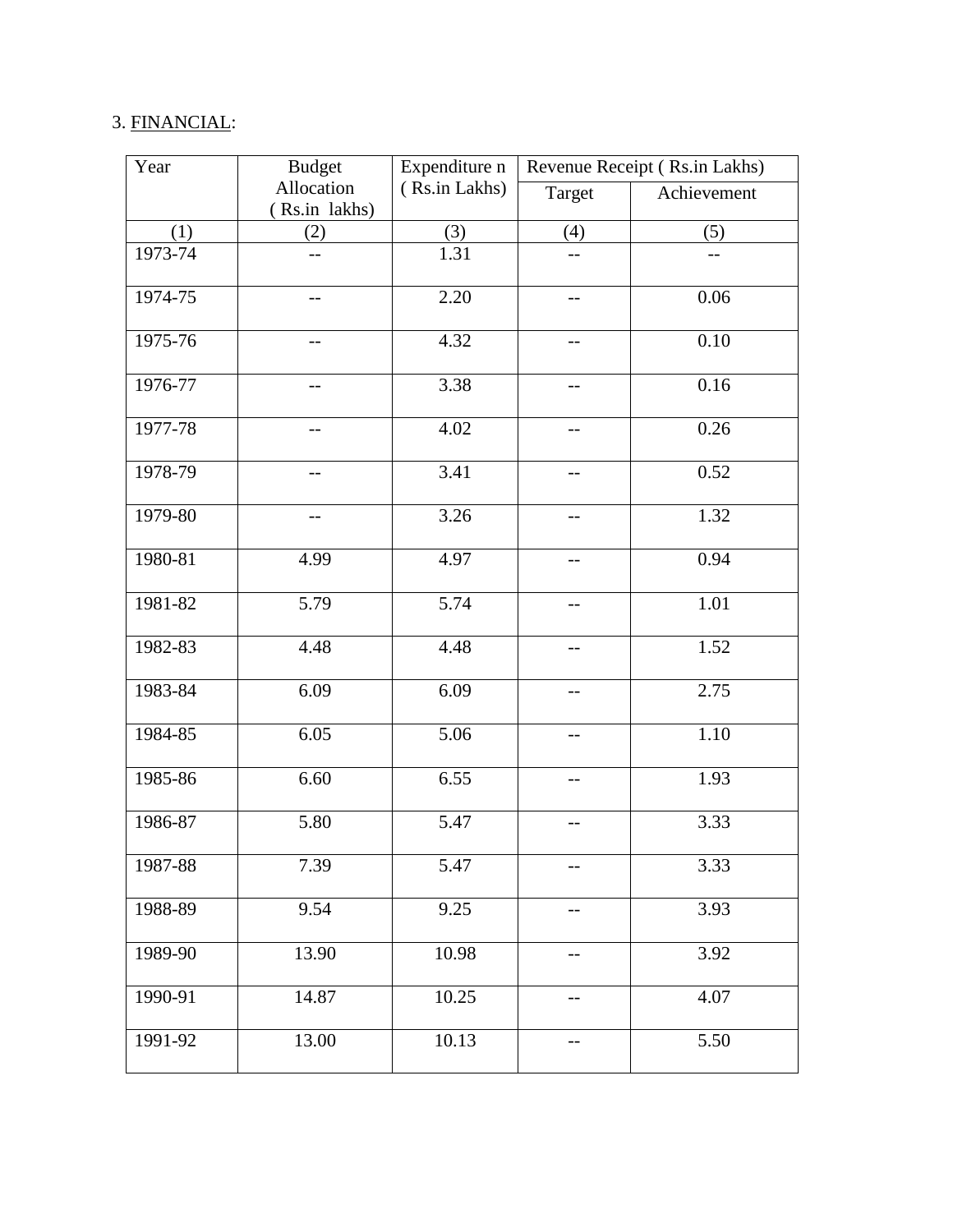| $\therefore$ 2 : |           |           |                   |       |  |  |
|------------------|-----------|-----------|-------------------|-------|--|--|
| (1)              | (2)       | (3)       | (4)               | (5)   |  |  |
| 1992-1993        | 15.31     | 13.58     |                   | 5.23  |  |  |
| 1993-1994        | 17.89     | 14.91     | $-$               | 2.96  |  |  |
| 1994-1995        | 20.40     | 15.74     |                   | 5.70  |  |  |
| 1995-1996        | 25.20     | 19.33     | $-$               | 5.39  |  |  |
| 1996-1997        | 28.69     | 28.20     | $\qquad \qquad -$ | 5.69  |  |  |
| 1997-1998        | 31.60     | 30.02     |                   | 3.14  |  |  |
| 1998-1999        | 39.30     | 32.12     | $- -$             | 4.75  |  |  |
| 1999-2000        | 41.55     | 35.55     | $\qquad \qquad -$ | 1.76  |  |  |
| 2000-2001        | 36.43     | 35.00     |                   | 3.07  |  |  |
| 2001-2002        | 42.68     | 38.28     | $-$               | 2.40  |  |  |
| 2002-2003        | 49.90     | 33.03     | $\qquad \qquad -$ | 2.37  |  |  |
| 2003-2004        | 37.94     | 33.22     | $-$               | 1.84  |  |  |
| 2004-2005        | 65.02     | 37.24     | --                | 1.60  |  |  |
| 2005-2006        | 39.96     | 36.33     | --                | 1.50  |  |  |
| 2006-2007        | 66.79     | 42.52     |                   | 1.64  |  |  |
| 2007-2008        | 55.45     | 43.13     | $- -$             | 3.00  |  |  |
| 2008-2009        | 75.10     | 52.43     | $- -$             | 3.50  |  |  |
| 2009-2010        | $180.65*$ | 168.54    | 2.00              | 3.10  |  |  |
| 2010-2011        | 233.64 *  | $223.61*$ | 5.00              | 6.97  |  |  |
| 2011-2012        | $233.65*$ | $201.47*$ | 5.50              | 10.23 |  |  |
| 2012-13          | 163.80*   | 159.61*   | 5.50              | 8.72  |  |  |

\* including minor works